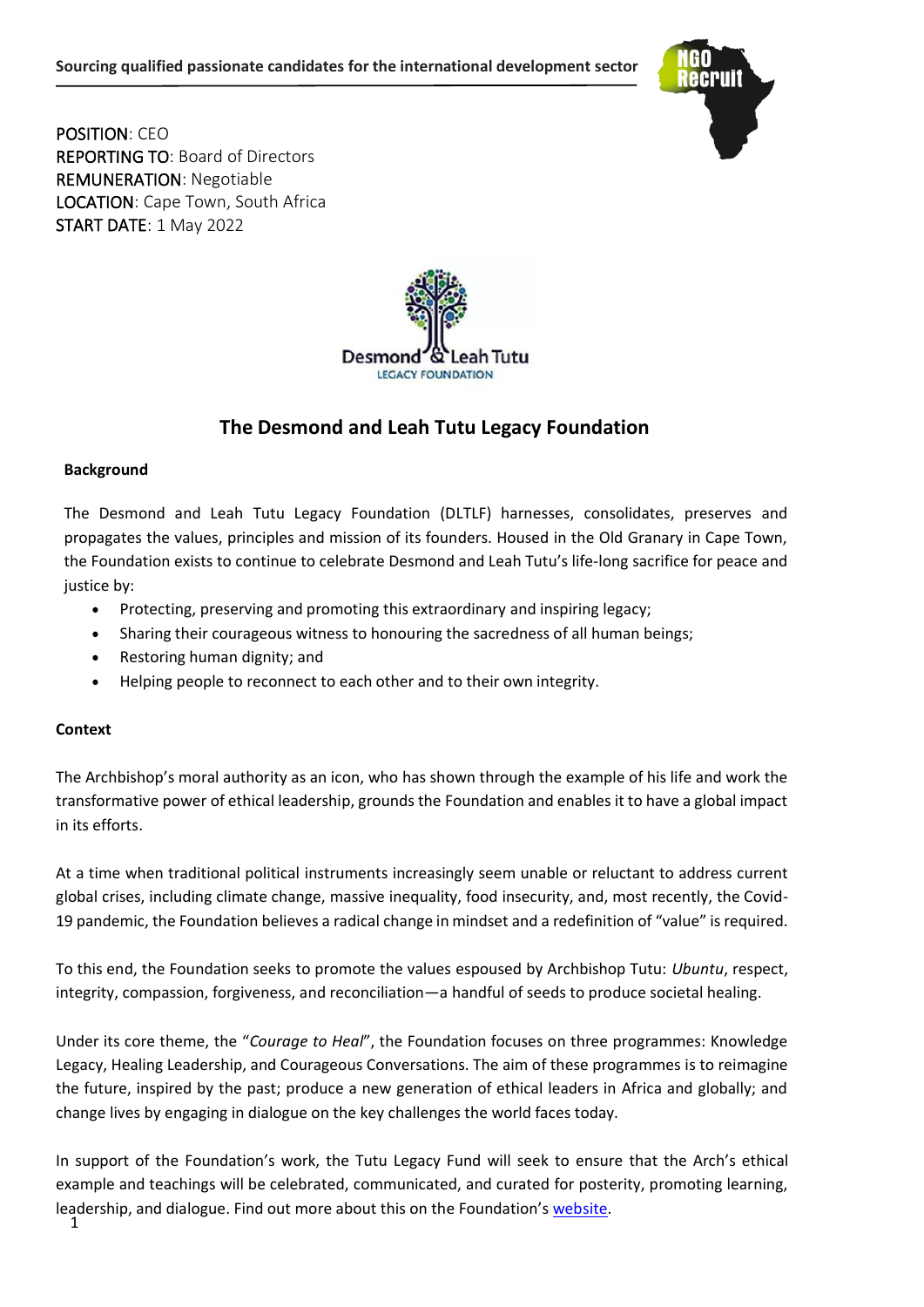## **Role Purpose**

The DLTLF is currently seeking an extraordinary leader who is well aligned to the ideals and values of the Founders and is driven and committed to fulfil their mission. The purpose of the role is to drive the strategy and immediate priorities of the Foundation.

## **Responsibilities**

Your main responsibility will be to oversee the strategic direction of DLTLF, positioning DLTLF as a key player in learning, leadership and dialogue and lead the growth and development of our programmes. DLTLF has built an excellent reputation and is now posed for a period of accelerated growth. You will raise the DLTLF's profile and drive forward an ambitious fundraising strategy, capitalising on opportunities to increase revenue and strengthen the organisation's reserves. You will also forge strategic partnerships and relationships that will help to underpin our work. You will use your skills to collaborate with stakeholders, funders, philanthropists, civil society organisations, faith-based organisations, corporates, and local partners. Your work will help to provide transformational learning and development across South Africa and beyond, healing and strengthening communities in the process.

Reporting to the Board of Directors, key responsibilities of this exciting and challenging role include:

- 1. The implementation of the Foundation strategy
- 2. Overall management of the Foundation and the staff
- 3. Preserving and building on the legacy of the Founders
- 4. Ensuring that the museum and archives are available as a community resource
- 5. Building the name of the Foundation and positioning it as a leader in the world of social justice and peace
- 6. Overseeing the financial management
- 7. Resource mobilisation

# **Other key responsibilities include:**

- o Develop and execute the Foundation's strategies in order to attain the goals and objectivesdetermined with the full agreement of the Board
- o Provide strategic leadership to the Board and Chairperson so that they will have an accurate view of the landscape and the future work of the Foundation
- $\circ$  Develop and implement an active fundraising strategy to ensure that the Foundation can fulfil its mission and objectives
- $\circ$  Ensure the Foundation's policies and legal guidelines are communicated all the way from the top down and are always followed
- o Communicate and maintain trust relationships with all relevant stakeholders and partners anddevelop collaborative relationships/partnerships with other civil society organisations, locally and internationally
- $\circ$  Represent the organisation as a public speaker and public relations representative in ways thatstrengthen its profile
- o Evaluate organisational risk and provide risk mitigation solutions to ensure the Foundation's survival and growth
- $\circ$  Coach, develop and train emerging leaders and junior staff member and supervise the work of managers providing guidance and motivation to drive maximum performance